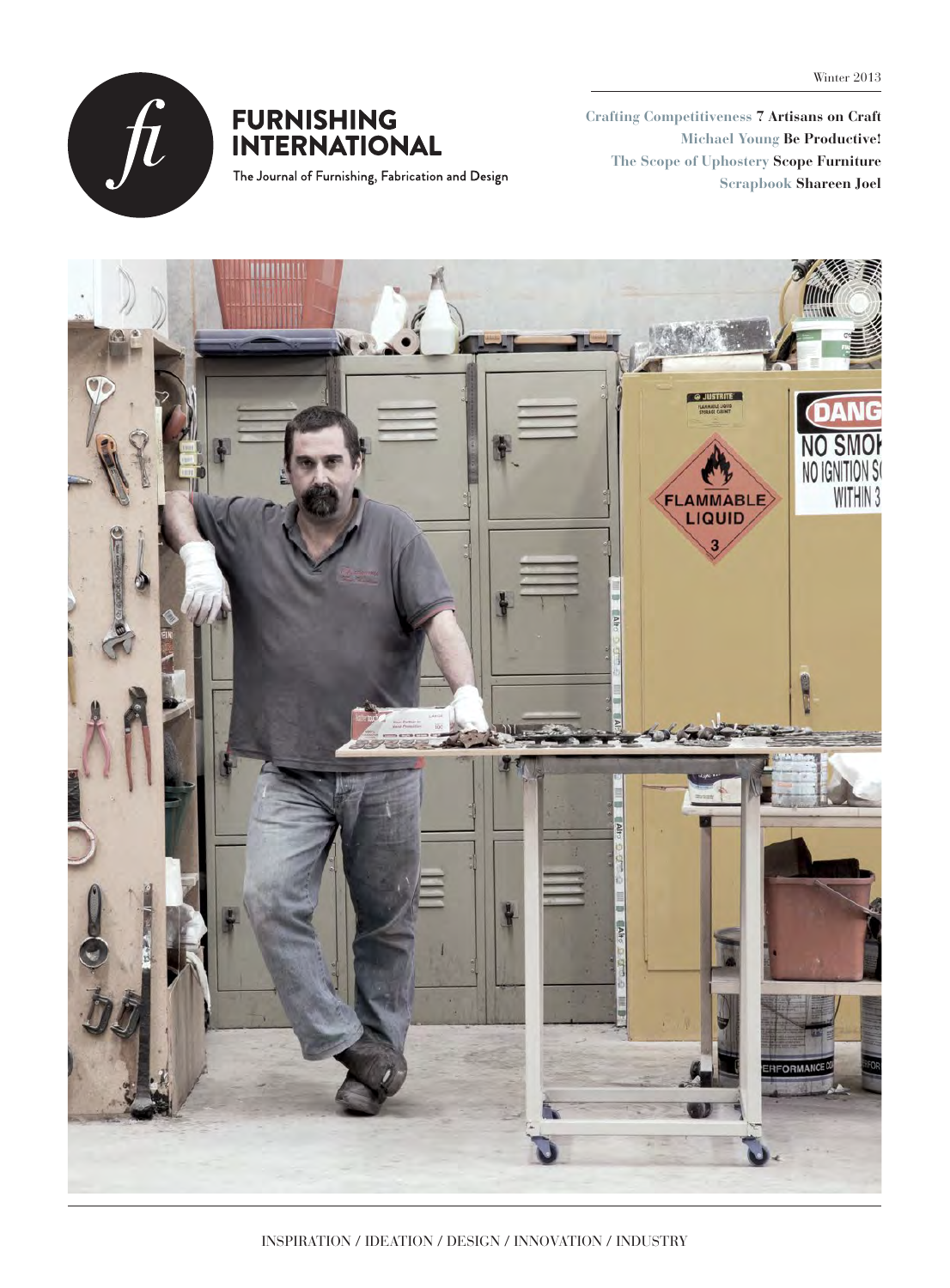S hareen Joel is an industrial designer<br>
whose work crosses disciplines of<br>
product design, interior, branding and<br>
product design, interior, branding and<br>
product design, interior, branding for whose work crosses disciplines of creative direction. She initially worked for Ford Motor Company after graduation, in a role that took her to the car manufacturing hub of Detroit in the US. She is the daughter of a fashion designer and in her 20 year career, she's blended her interests in fashion with the industrial and engineering culture she acquired while working for Ford. Jetsetting around the world attending fashion and trade shows, Shareen was charged with forecasting and translating form, material and colour trends for the automotive industry.

In 2003, Shareen established her multidisciplinary design practice, Shareen Joel Design, based in Melbourne. And in 2011, she launched Share Design, an online resource of design inspirations for designers and consumers alike.

Winter Issue 2013





# **crapbook**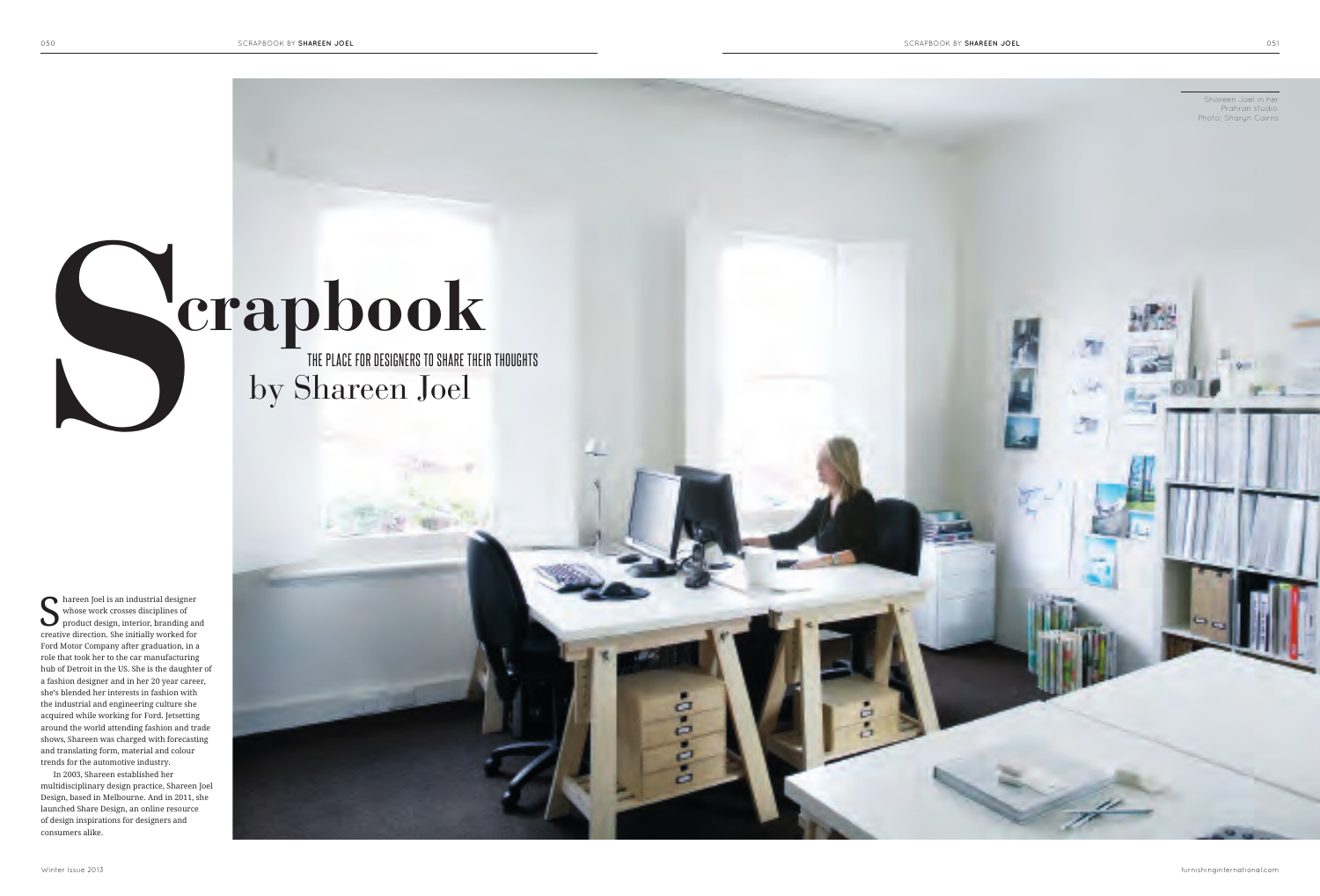furnishinginternational.com







#### **This Page**

Clockwise from top left: My inspiration board with samples and materials. A snapshot of my desk and my workspace; Eclipse table, designed for NEST at designEX. It was a collaboration between Shareen Joel Design and Share Design; A sketch from when I worked at Ford Motor Company in Detroit. That was a concept car for the Detroit Motor Show; Sketches and samples on my desk; A stack of design and architecture books; Flowers on my desk; Samples in the studio **Next page**

My favourite design objects. Fronzoni '64 Chair by Capellini. Tab Table Lamp designed by Barber Osgerby for Flos. (Photo: Armelle Habib)









## **what inspires me...**

*Because I'm an industrial designer and I've worked in the automotive industry, I'm really into manufacturing. Everything has integrity and authenticity. That's what I've always been most driven by.* 



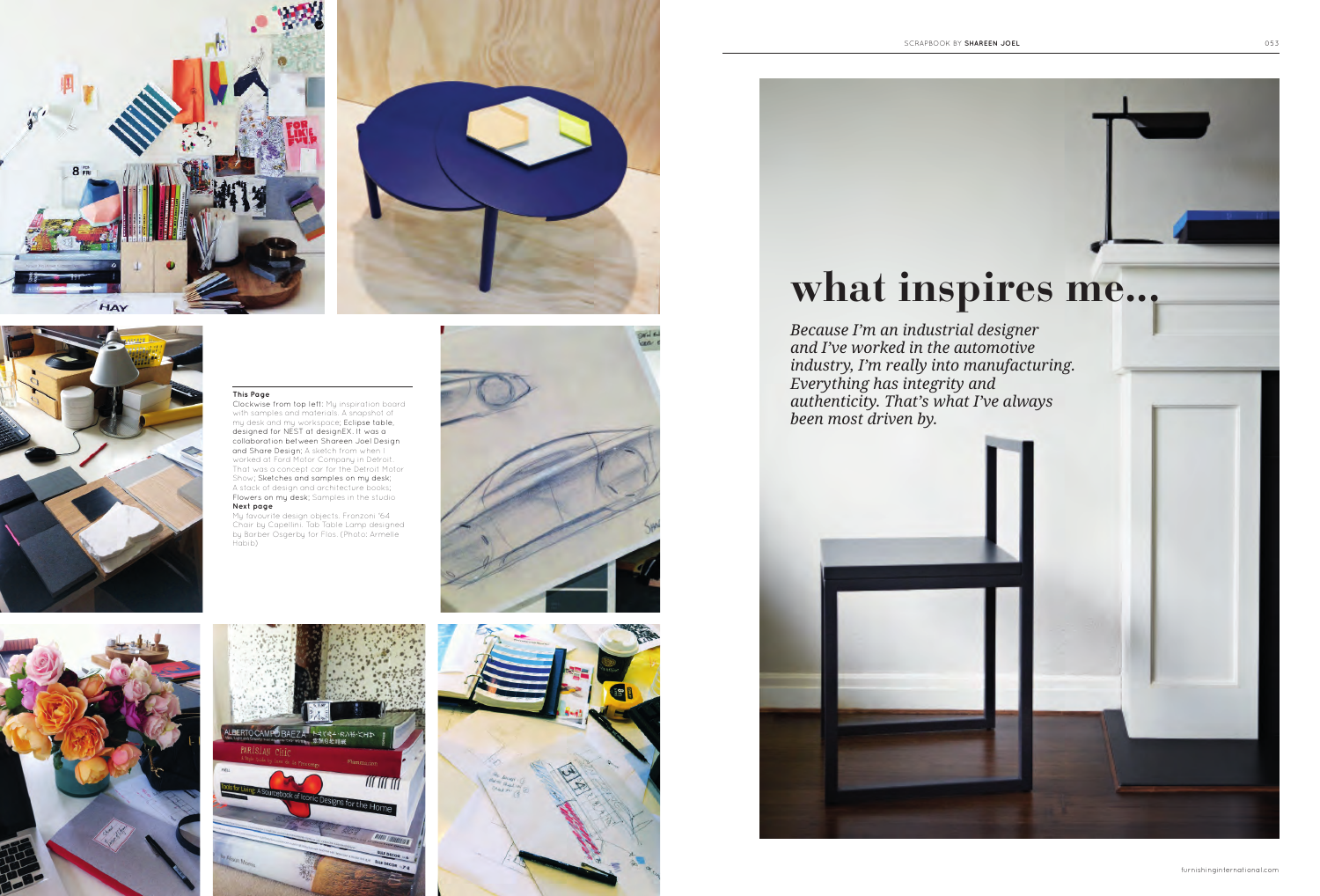



#### **Clockwise from top left:**

Guerrero House by Alberto Campo Besa. I love architecture. I'm inspired by the work of this architect; A Todd Hunter painting and tan leather chair; Le Corbusier B9 chair from Thonet (Photo: Armelle Habib); Swivel table prototype, Yves Klein book and bronze ring